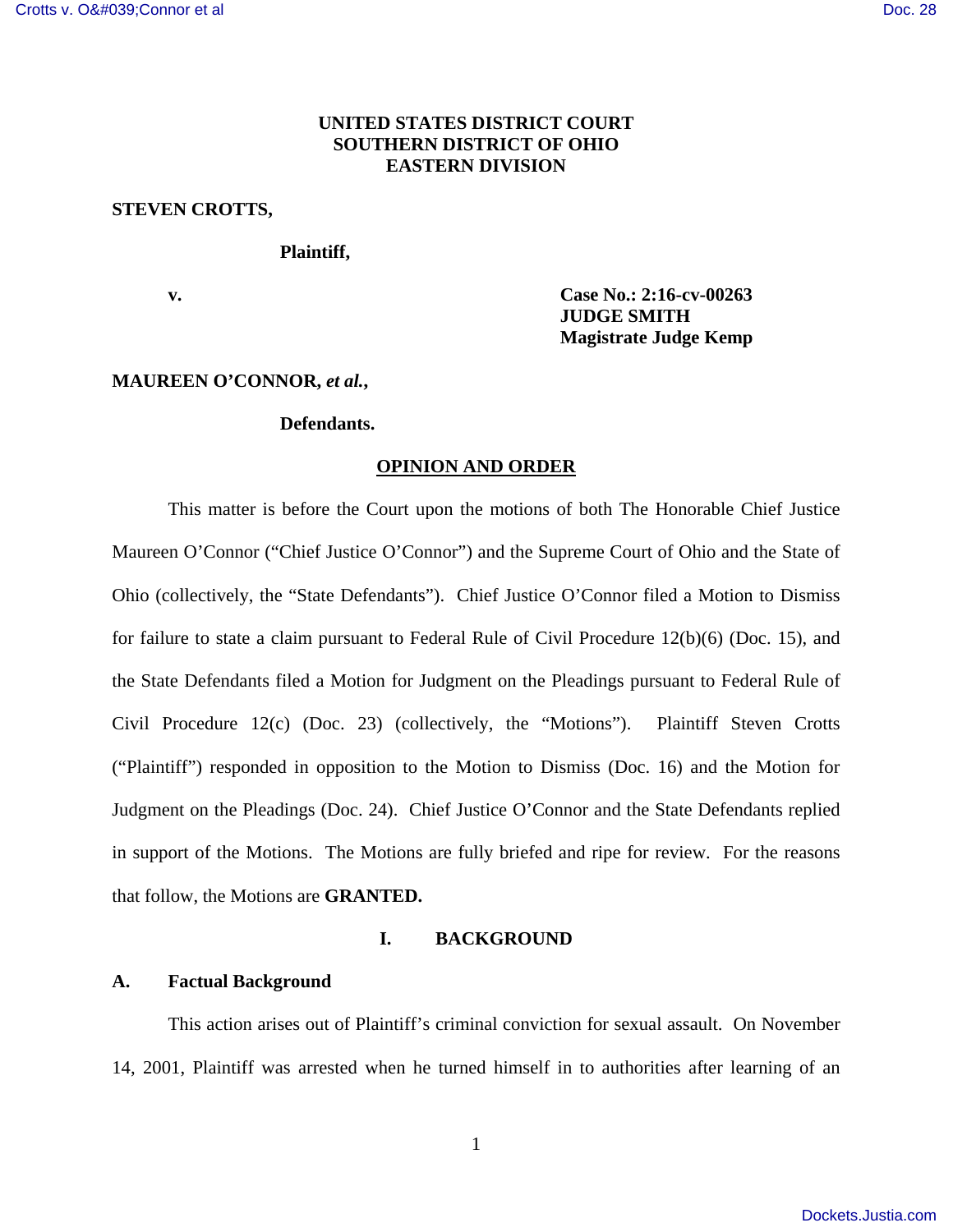outstanding warrant for his arrest stemming from a 1999 sexual assault charge. (Doc. 1, Compl. at ¶ 2). Plaintiff claims there were numerous procedural errors and civil rights violations that led to his initial conviction, including improper tolling, failure to serve a warrant, and ineffective assistance of counsel. (*Id*.). Plaintiff appealed his conviction in Ohio's Eighth District Court of Appeals. (*Id*. at ¶ 9). The Eighth District reversed Plaintiff's conviction based on findings that the victim made several inconsistent statements during the course of the investigation and trial, the conviction was based on insufficient evidence, inadmissible and/or prejudicial evidence was introduced at trial, and the prosecutors made prejudicial mischaracterizations during the trial. (*Id*.). The State of Ohio subsequently filed an appeal in the Supreme Court of Ohio. On December 15, 2004, the Supreme Court of Ohio, in an opinion authored by Chief Justice O'Connor, reversed the Eighth District's judgment and remanded the case on the basis that the trial court did not abuse its discretion when it admitted certain evidence at trial. (*Id.* at ¶ 14). On remand, the Eighth District affirmed Plaintiff's conviction. (*Id.*). Since 2005, Plaintiff has sought relief from his conviction in Ohio state courts and in the United States District Court for the Northern District of Ohio. (*Id.* at ¶¶ 15–16). Plaintiff's Complaint alleges multiple instances of ineffective assistance of counsel in connection with his conviction and subsequent appeals. (*Id.* at ¶¶ 2, 10, 11, 19).

Plaintiff commenced the present action to challenge the Ohio Supreme Court's rules regarding criminal appeals premised on ineffective assistance of counsel, and the December 15, 2004 decision issued by Chief Justice O'Connor. Chief Justice O'Connor now moves to dismiss the Complaint and the State Defendants move for judgment on the pleadings.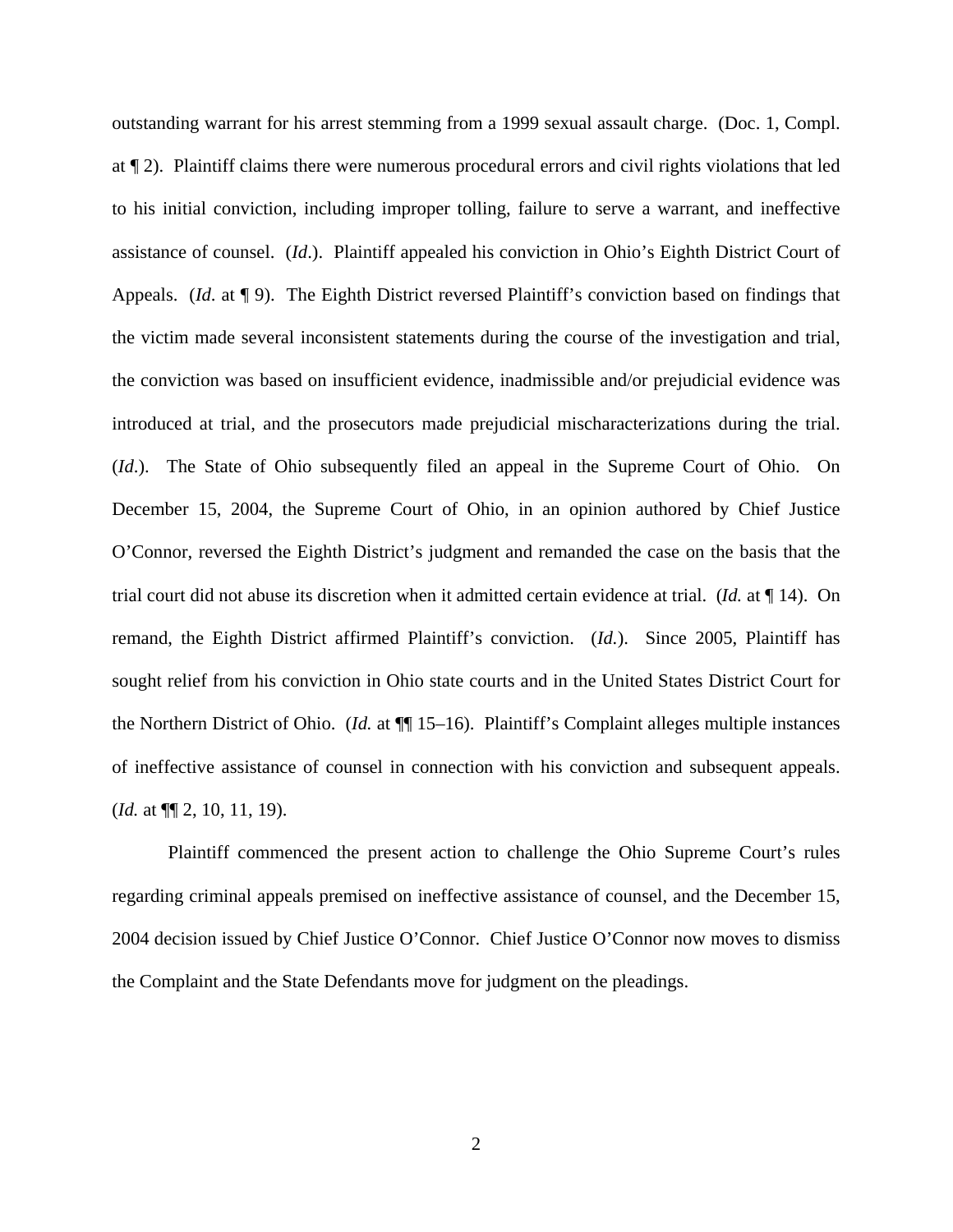#### **II. STANDARDS OF REVIEW**

#### **A. Motion to Dismiss**

Chief Justice O'Connor brings her motion pursuant to Rule 12(b)(6) of the Federal Rules of Civil Procedure, alleging that Plaintiffs have failed to state a claim upon which relief can be granted.

 Under the Federal Rules, any pleading that states a claim for relief must contain a "short and plain statement of the claim" showing that the pleader is entitled to such relief. Fed. R. Civ. P. 8(a)(2). To meet this standard, a party must allege sufficient facts to state a claim that is "plausible on its face." *Bell Atl. Corp. v. Twombly,* 550 U.S. 544, 555 (2007). A claim will be considered "plausible on its face" when a plaintiff sets forth "factual content that allows the court to draw the reasonable inference that the defendant is liable for the misconduct alleged." A*shcroft v. Iqbal*, 556 U.S. 662, 678 (2009).

 Rule 12(b)(6) allows parties to challenge the sufficiency of a complaint under the foregoing standards. In considering whether a complaint fails to state a claim upon which relief can be granted, the Court must "construe the complaint in the light most favorable to the plaintiff, accept its allegations as true, and draw all reasonable inferences in favor of the plaintiff." *Ohio Police & Fire Pension Fund v. Standard & Poor's Fin. Servs. LLC*, 700 F.3d 829, 835 (6th Cir. 2012) (quoting *Directv, Inc. v. Treesh*, 487 F.3d 471, 476 (6th Cir. 2007)). However, "the tenet that a court must accept a complaint's allegations as true is inapplicable to threadbare recitals of a cause of action's elements, supported by mere conclusory statements." *Iqbal*, 556 U.S. at 663. Thus, while a court is to afford plaintiff every inference, the pleading must still contain facts sufficient to "provide a plausible basis for the claims in the complaint"; a recitation of facts intimating the "mere possibility of misconduct" will not suffice. *Flex Homes,*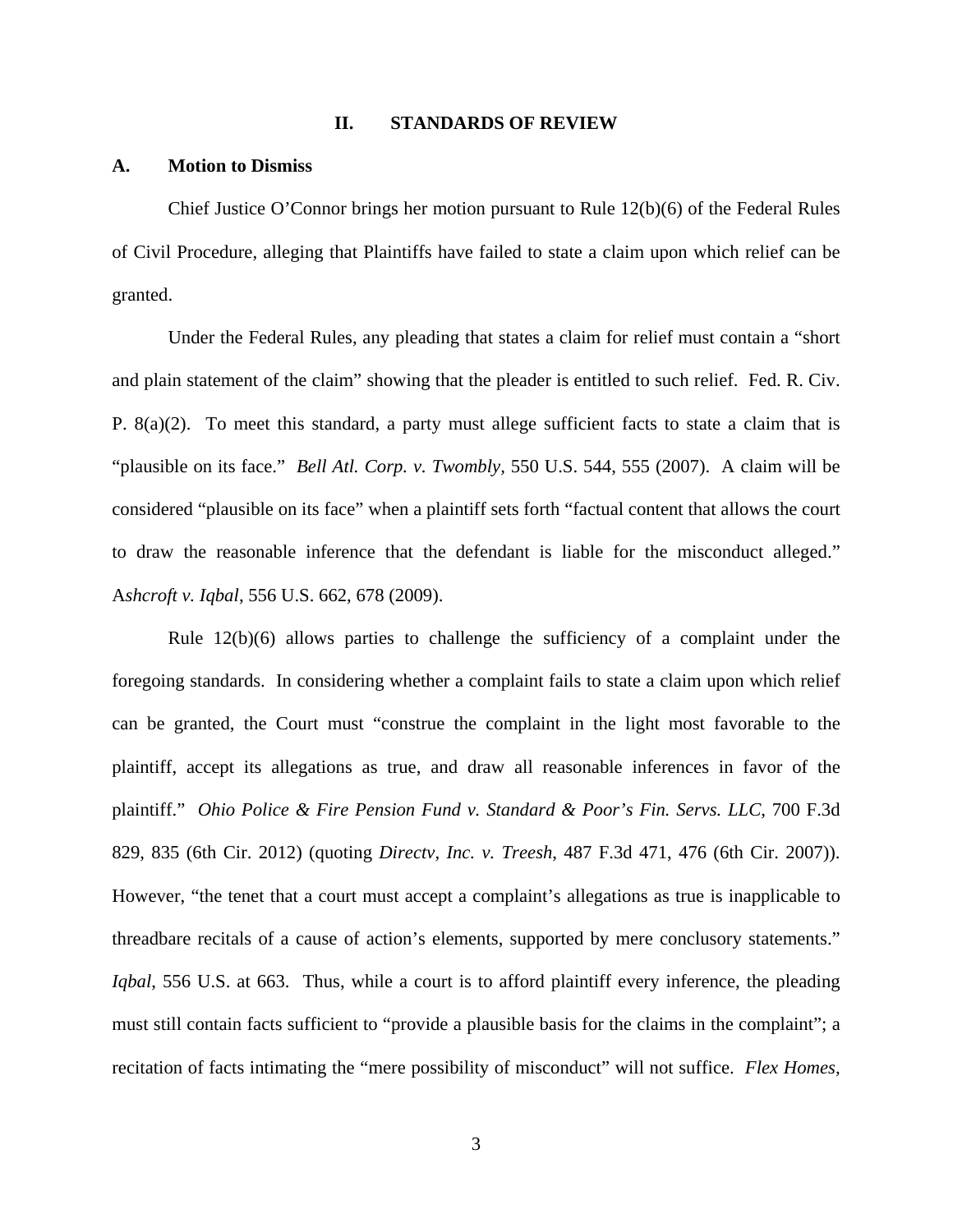*Inc. v. Ritz-Craft Corp of Michigan, Inc.*, 491 F. App'x 628, 632 (6th Cir. 2012); *Iqbal*, 556 U.S. at 679.

# **B. Motion for Judgment on the Pleadings**

The State Defendants move for judgment on the pleadings pursuant to Federal Rule of Civil Procedure 12(c). "After the pleadings are closed but within such time as not to delay the trial, any party may move for judgment on the pleadings." Fed. R. Civ. P. 12(c). In deciding a Rule 12(c) motion based on all pleadings, courts apply "the same *de novo* standard applicable to motions to dismiss under Rule 12(b)(6)." *Grindstaff v. Green*, 133 F.3d 416, 421 (6th Cir. 1998). Accordingly, both motions are subject to the standard set forth above.

# **III. DISCUSSION**

The Defendants' respective motions have asserted three identical defenses: (1) the *Rooker-Feldman* doctrine bars Plaintiff's claims; (2) the Eleventh Amendment bars Plaintiff's claims; and (3) Plaintiff has failed to state a claim under 42 U.S.C. § 1983. Chief Justice O'Connor asserts an additional defense of absolute judicial immunity.

# **A. Plaintiff's Second and Third Causes of Action are Barred by the** *Rooker-Feldman* **Doctrine**

The *Rooker-Feldman* doctrine is based on the premise that "only the Supreme Court of the United States has the jurisdiction to review state court decisions." *Coleman v. Governor of Mich.*, 413 F. App'x 866, 870 (6th Cir. 2011). The United States Supreme offered clarity to the doctrine's scope and applicability of the doctrine when it held "[the doctrine] is confined to ... cases brought by state-court losers complaining of injuries caused by state-court judgments rendered before the district court proceedings commenced and inviting district court review and rejection of those judgments." *Exxon Mobil Corp. v. Saudi Basic Indus. Corp.*, 544 U.S. 280, 284 (2005). The Sixth Circuit has since emphasized that the *Rooker-Feldman* doctrine only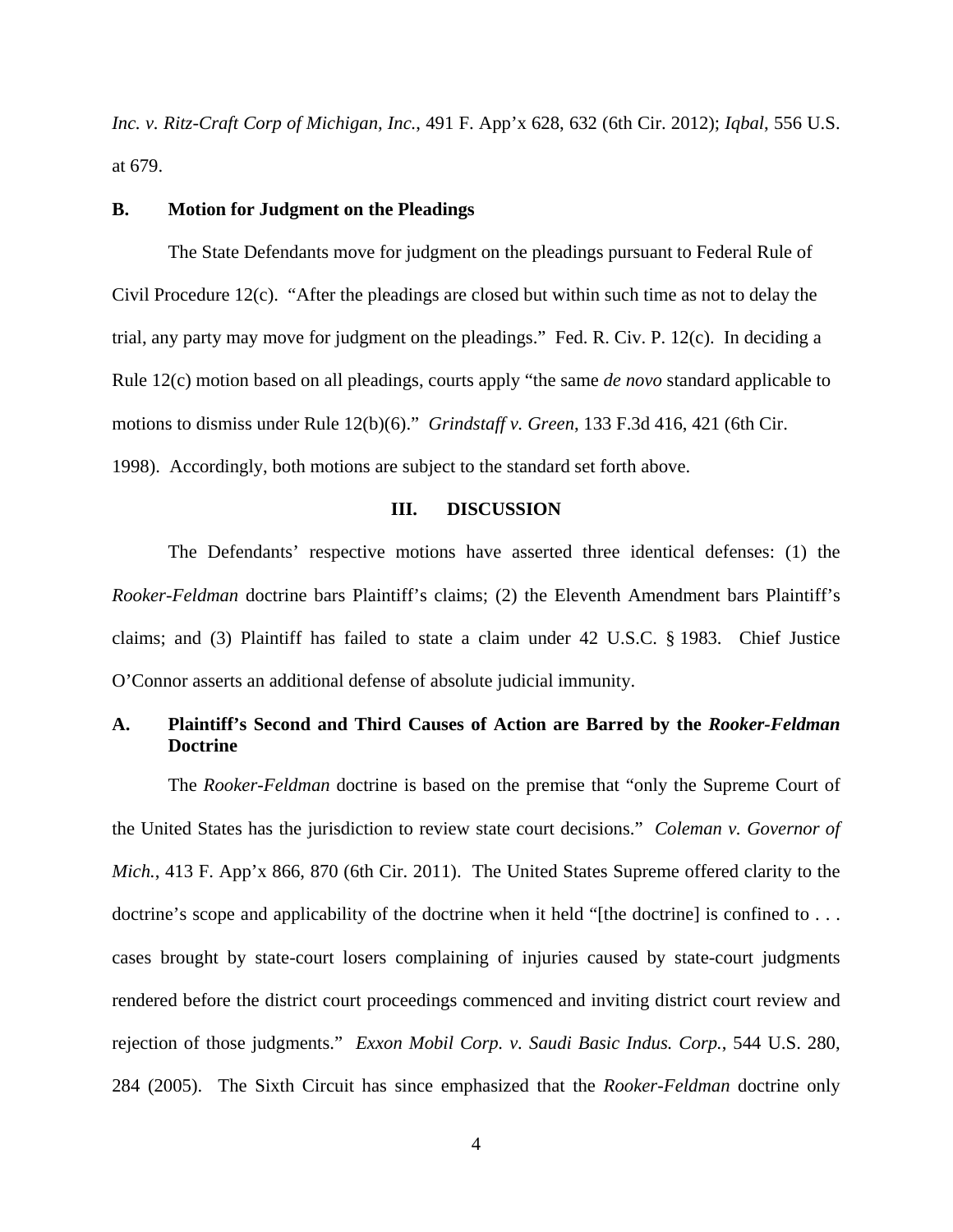applies to attacks on state-court judgments and not independent claims. *McCormick v. Braverman*, 451 F.3d 382, 392–93 (6th Cir. 2006). To differentiate between an impermissible state-court attack and an independent claim, courts must make an inquiry into "the source of the injury the plaintiff alleges in the federal complaint." *Id.* at 393. "If the source of the injury is the state court decision, then the *Rooker–Feldman* doctrine would prevent the district court from asserting jurisdiction. If there is some other source of injury, such as a third party's actions, then the plaintiff asserts an independent claim." *Id.* Finally, "[a] court cannot determine the source of the injury 'without reference to [the plaintiff's] request for relief.'" *Berry v. Schmitt*, 688 F.3d 290, 299 (6th Cir. 2012) (citing *Evans v. Cordray*, 424 F. App'x 537, 539 (6th Cir. 2011)).

Here, Plaintiff alleges three causes of action. (Doc. 1, Compl. at  $\P$  1). Plaintiff's first cause of action is for ". . . a violation of the Plaintiff's rights under the Sixth Amendment. The Defendants created and maintained rules for the Ohio Supreme Court preventing the reopening of Plaintiff's criminal case based on ineffective assistance of counsel." Plaintiff's second cause of action states that ". . . rules of court and ineffective assistance of counsel prejudiced the Ohio Supreme Court resulting in a ruling discriminating against the Plaintiff . . . in violation of rights under the [First and Fourteenth Amendments]." Plaintiff's third cause of action "is against the State of Ohio for violating the Plaintiff's [Sixth and Fourteenth Amendment rights] by prosecuting a case that had been dismissed with prejudice resulting in a trial not based on fact but on false prejudicial statements in violation of law . . . ."

The Court concludes that Plaintiff's second and third causes of action are barred by the *Rooker-Feldman* doctrine. Both claims amount to nothing more than attacks on Plaintiff's statecourt conviction. If the Court were to consider these claims, it would be impermissibly engaging in appellate review of the state-court proceedings. In making this determination, the Court looks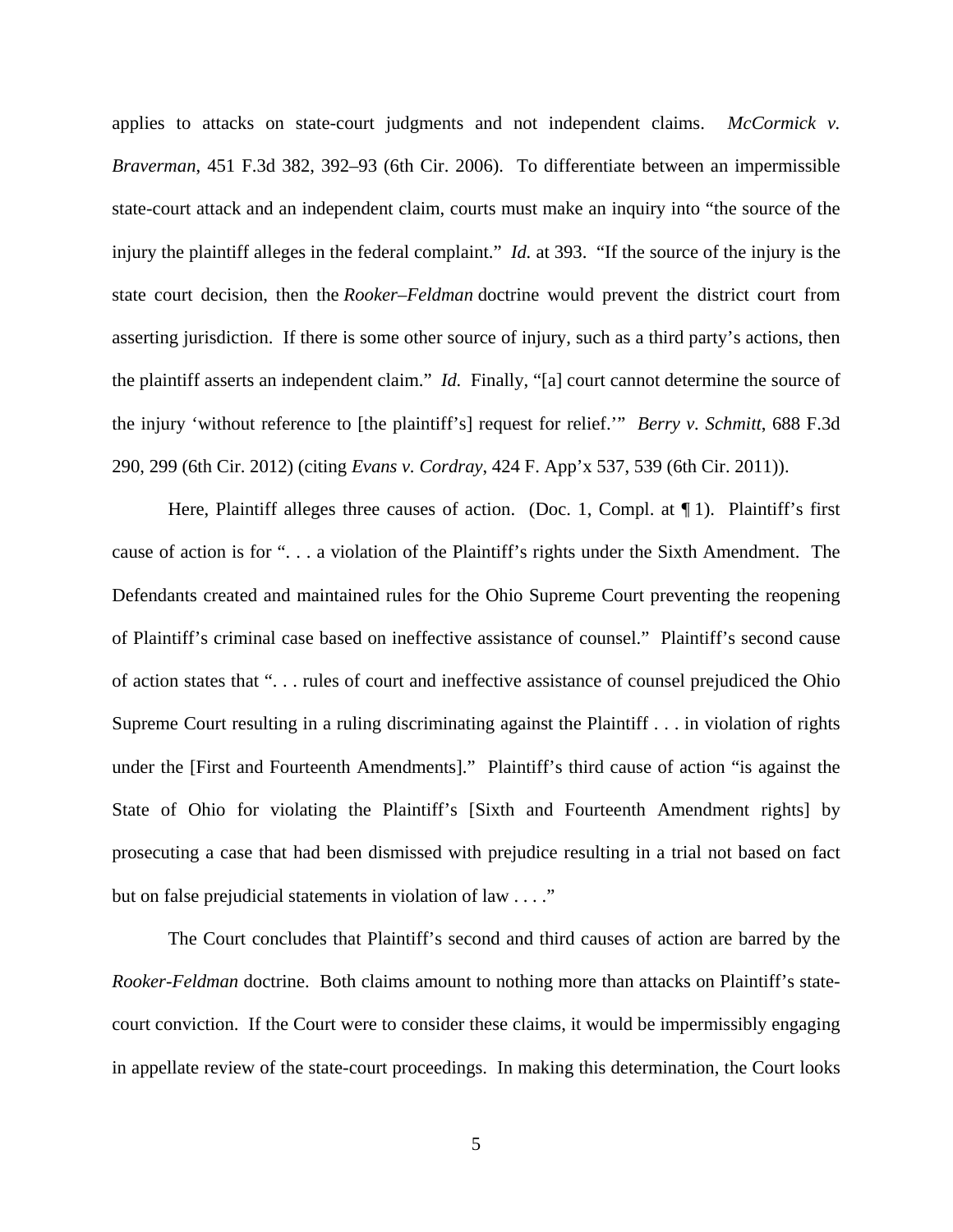at the claims themselves, Plaintiff's alleged injuries, and the claims' corresponding requests for relief enumerated in Paragraph 24, numbers 2-7 of the Complaint. Tellingly, the injuries alleged in the Complaint are all personal to Plaintiff in nature and the source of those injuries is the state judgment itself. (*See* Doc. 1, Compl. at ¶ 23). Further, all possible forms of relief would be predicated upon a conviction that the state court was wrong. For these reasons, the *Rooker-Feldman* doctrine applies and the Court is without subject matter jurisdiction to consider Plaintiff's second and third causes of action.

# **B. Plaintiff Lacks Standing to Bring His First Cause of Action**

Plaintiff's only remaining claim is arguably a general challenge to the constitutionality of the rules and procedures adopted by the Supreme Court of Ohio. (*See id.* at ¶ 1). The entirety of Plaintiff's first cause of action reads as follows: "The Defendants first cause of action is a violation of the Plaintiff's rights under the Sixth Amendment. The defendants created and maintained rules for the Ohio Supreme Court preventing the reopening of Plaintiff's case based on ineffective assistance of counsel." (*Id.*, *sic* throughout).

It is now well-settled that the *Rooker–Feldman* doctrine "does not prohibit federal district courts from exercising jurisdiction where the plaintiff's claim is merely a general challenge to the constitutionality of the state law applied in the state action, rather than a challenge to the law's application in a particular state case." *Carter v. Burns*, 524 F.3d 796, 798 (6th Cir. 2008) (citing *Hood v. Keller*, 341 F.3d 593, 597 (6th Cir. 2003)).

This cause of action, taken at face value, seemingly urges the Court to undertake an impermissible review of the state-court judgment. There is a strong argument to be made that this cause of action is nothing more than a challenge to the Supreme Court of Ohio's rules as applied to Plaintiff, as evidenced by Plaintiff's multiple references to his personal constitutional rights. In furtherance of this argument, as mentioned above, all of Plaintiff's alleged injuries are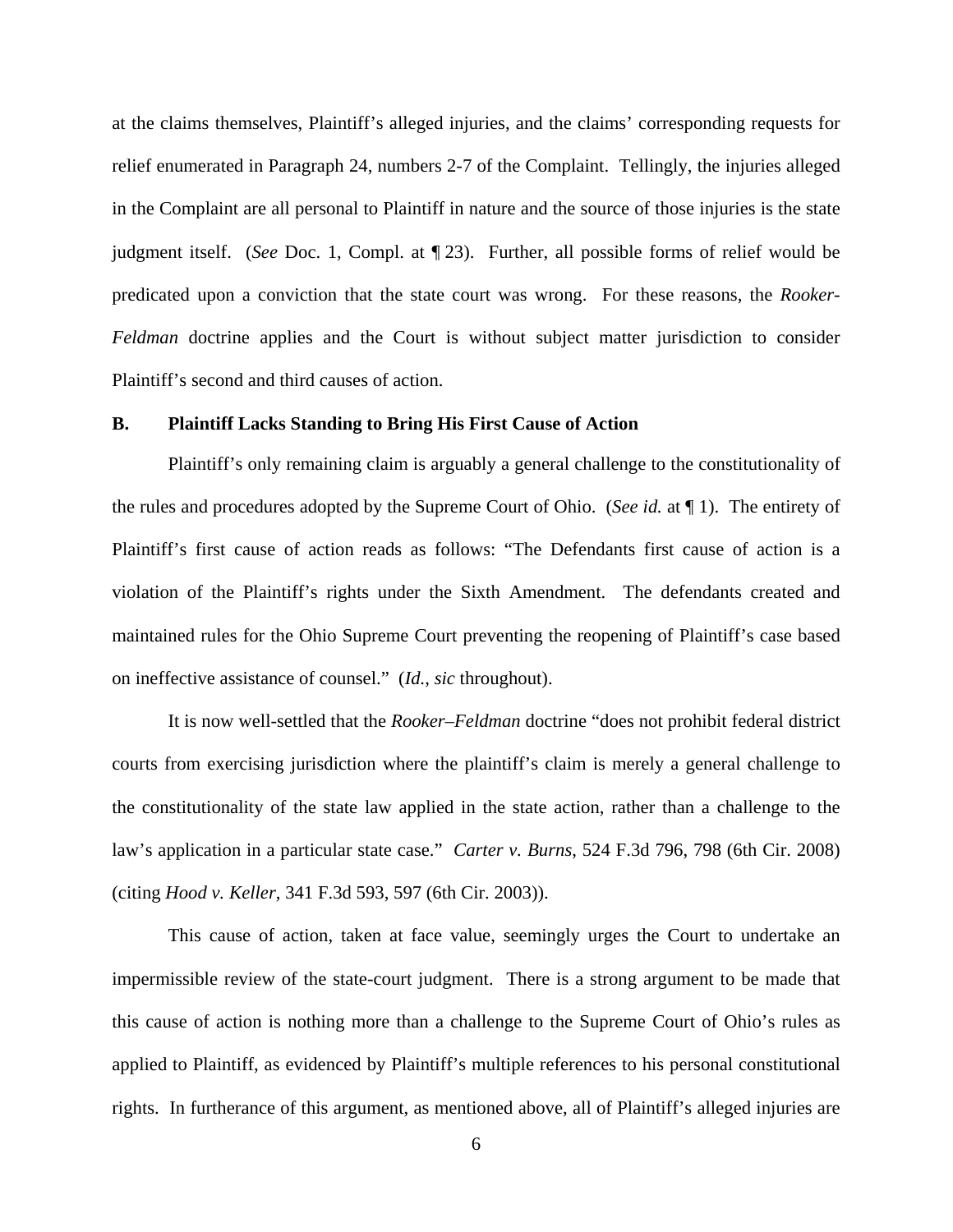personal in nature and are direct consequences of the state court decision entered against him. If the Court only considered Plaintiff's first cause of action and his alleged injuries, then the *Rooker-Feldman* doctrine would likely apply and the Court would also be barred from considering this claim. However, the Court's inquiry does not end there.

Plaintiff seeks injunctive relief requiring "that all State Supreme Court's create rules that protect the constitutional right to effective assistance of counsel within them . . . [that would allow a litigant to] reopen an appeal based on ineffective assistance of counsel within a State Supreme Court." (*Id*. at ¶ 24, No. 1). Even after affording Plaintiff's *pro se* Complaint the most liberal of constructions, the Court remains skeptical about the form of Plaintiff's general constitutional challenge. Nevertheless, it cannot be denied that Plaintiff seeks prospective relief that could potentially affect other citizens' rights. In the past, the Sixth Circuit has declined to apply the *Rooker-Feldman* doctrine to cases in which the plaintiff seeks prospective relief. *See Hood*, 341 F.3d at 598 (plaintiff not barred from seeking relief granting him future access to public areas); *Evans*, 424 F. App'x at 539–41 (plaintiff not barred from seeking injunction preventing the future application of Ohio's vexatious litigation statute because plaintiff sought only prospective relief); *Berry*, 688 F.3d at 300 (plaintiff not barred from seeking declaratory and injunctive relief from bar association attempting to chill his First Amendment rights).

To the extent Plaintiff's first cause of action is a general constitutional challenge, it is not barred by the *Rooker-Feldman* doctrine. Be that as it may, Plaintiff lacks standing to bring such a claim. Plaintiff's Complaint clearly seeks injunctive relief that would have this Court order "all [s]tate Supreme [Courts]" to adopt certain rules and procedures. (*See* Doc. 1, Compl. at ¶ 24, No. 1). "To seek injunctive relief, a plaintiff must show that he is under threat of suffering 'injury in fact' that is concrete and particularized; the threat must be actual and imminent, not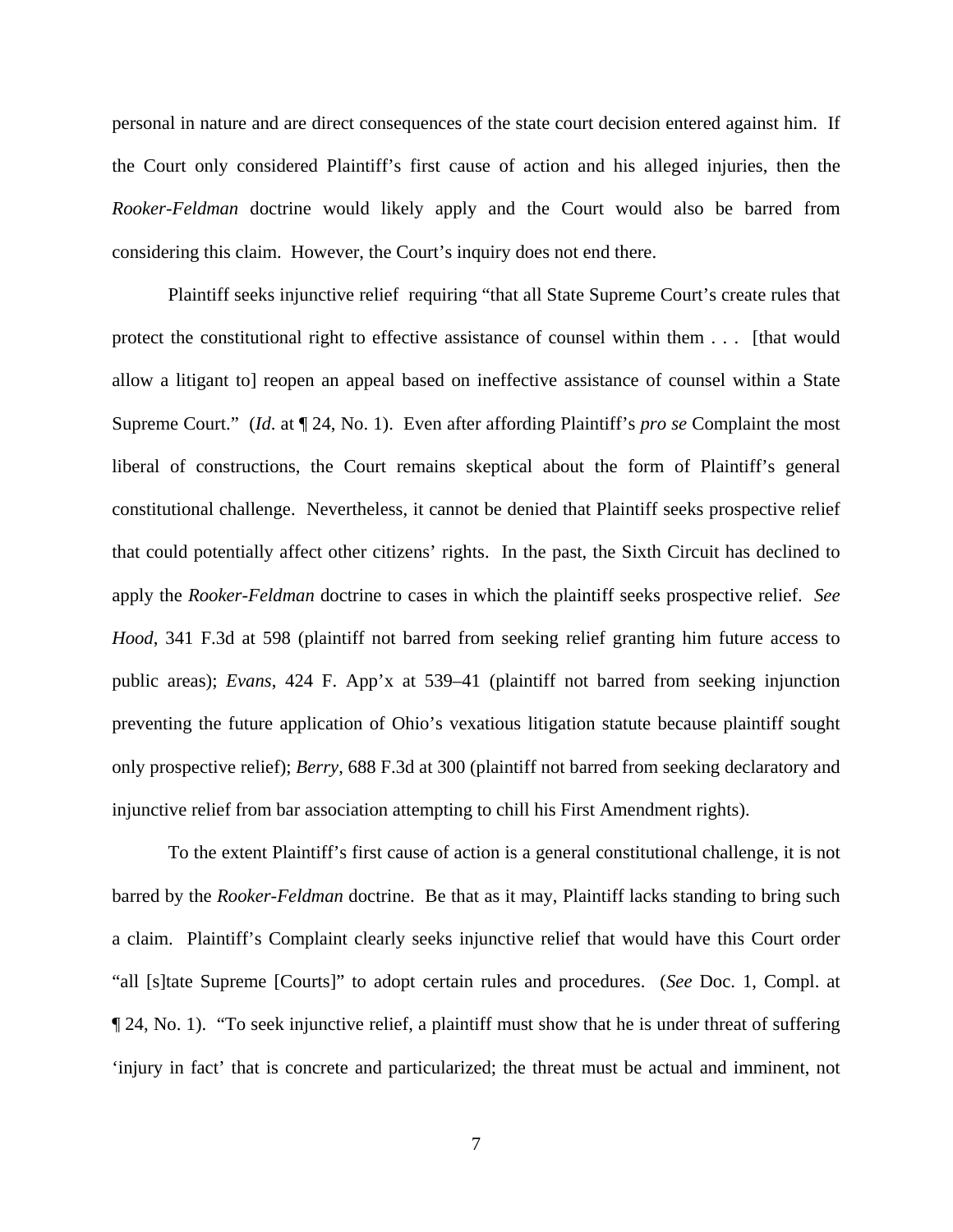conjectural or hypothetical; it must be fairly traceable to the challenged action of the defendant; and it must be likely that a favorable judicial decision will prevent or redress the injury." *Summers v. Earth Island Inst.*, 555 U.S. 488, 493 (2009) (citing *Friends of the Earth, Inc. v. Laidlaw Envtl. Servs.*, 528 U.S. 167, 180–81 (2000)). "Because the standing issue goes to this Court's subject matter jurisdiction, it can be raised *sua sponte*." *Loren v. Blue Cross & Blue Shield of Mich.*, 505 F.3d 598, 607 (6th Cir. 2007).

A claim must also be ripe for judicial review, meaning that the Court must evaluate "both the fitness of the issues for judicial decision and the hardship to the parties of withholding court consideration." *Abbott Labs. v. Gardner*, 387 U.S. 136, 149 (1967); overruled on other grounds by *Califano v. Sanders*, 430 U.S. 99 (1977). Simply stated, Plaintiff's claim for a general constitutional challenge is not ripe as Plaintiff's only allegation of hardship is that he cannot reopen his case, an injury that cannot be addressed by this Court under *Rooker-Feldman*. Further, Plaintiff provides the Court with no facts that tend to show that there is an actual or imminent threat to him that would be addressed by the vastly overbroad relief he seeks. *See*, *e.g.*, *Pearson v. Leavitt*, 189 F. App'x 161, 163 (4th Cir. 2006) (using the relaxed ripeness standard of the First Amendment, and still holding that "[i]f certain critical facts that would substantially assist the court in making its determination are contingent or unknown, the case is not ripe for judicial review"). Accordingly, Plaintiff's general constitutional challenge is not ripe.